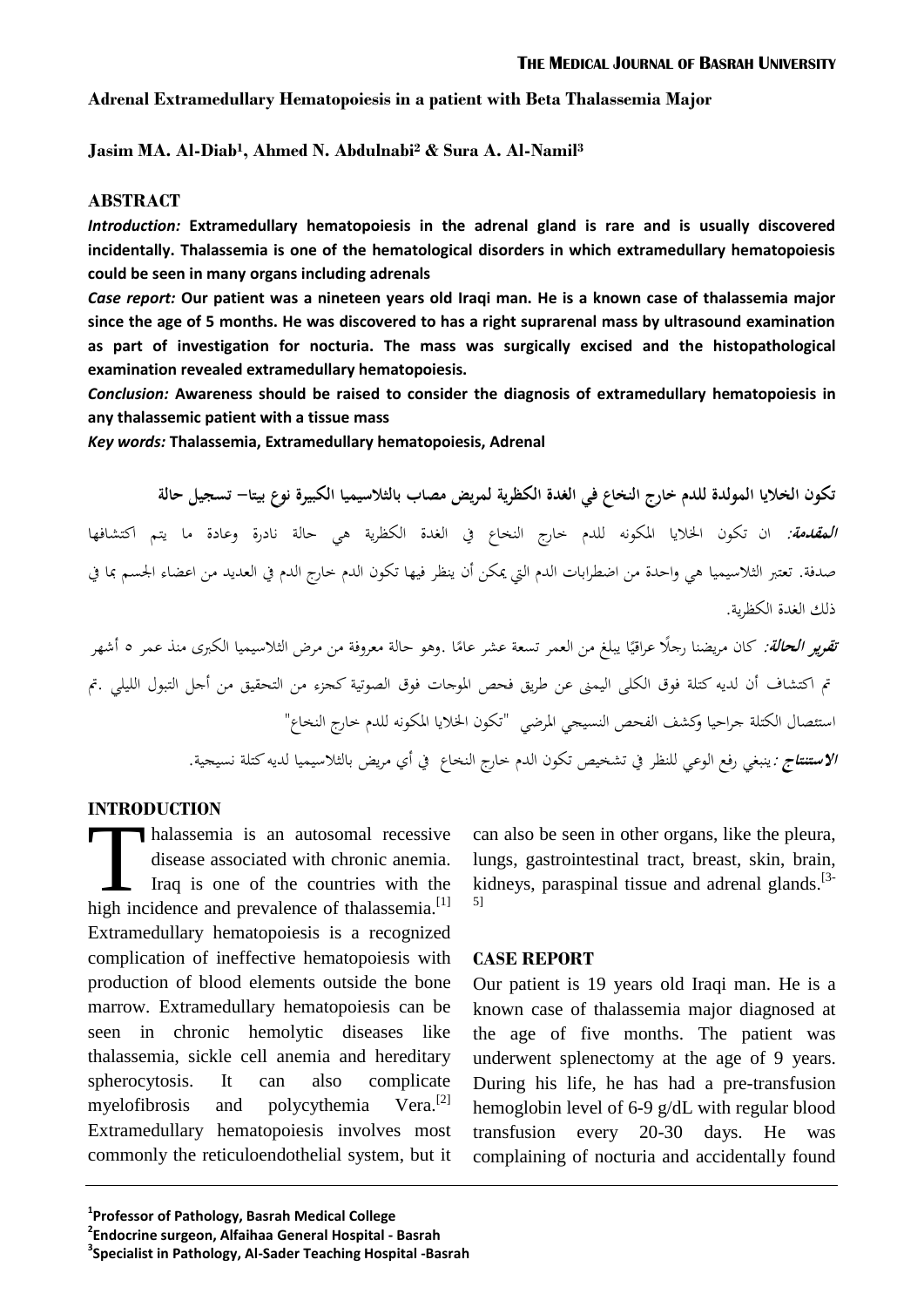to have right supra renal mass by abdominal ultrasound examination and computed tomography (CT) scan. The mass was surgically excised because of a presumptive diagnosis of adrenal tumor that was suggested by the radiologist. On macroscopic examination, the excised mass was oval in shape, 7.2 cm. in maximum dimension, with a dark brown smooth outer surface. The cut surface of the mass was brown, lobulated and firm with several hard

calcified areas (Fig-1). The histopathological examination revealed cellular proliferation of numerous myeloid and erythroid cells with several megakaryocytes (Fig-2). Immunohistochemical stains for megakaryocytes, myeloid and erythroid linages were positive. The pathological diagnosis was extramedullary hematopoiesis in the right adrenal gland.



**Fig 1. Macroscopic appearance of the mass with smooth outer surface and lobulated brown cut surface.**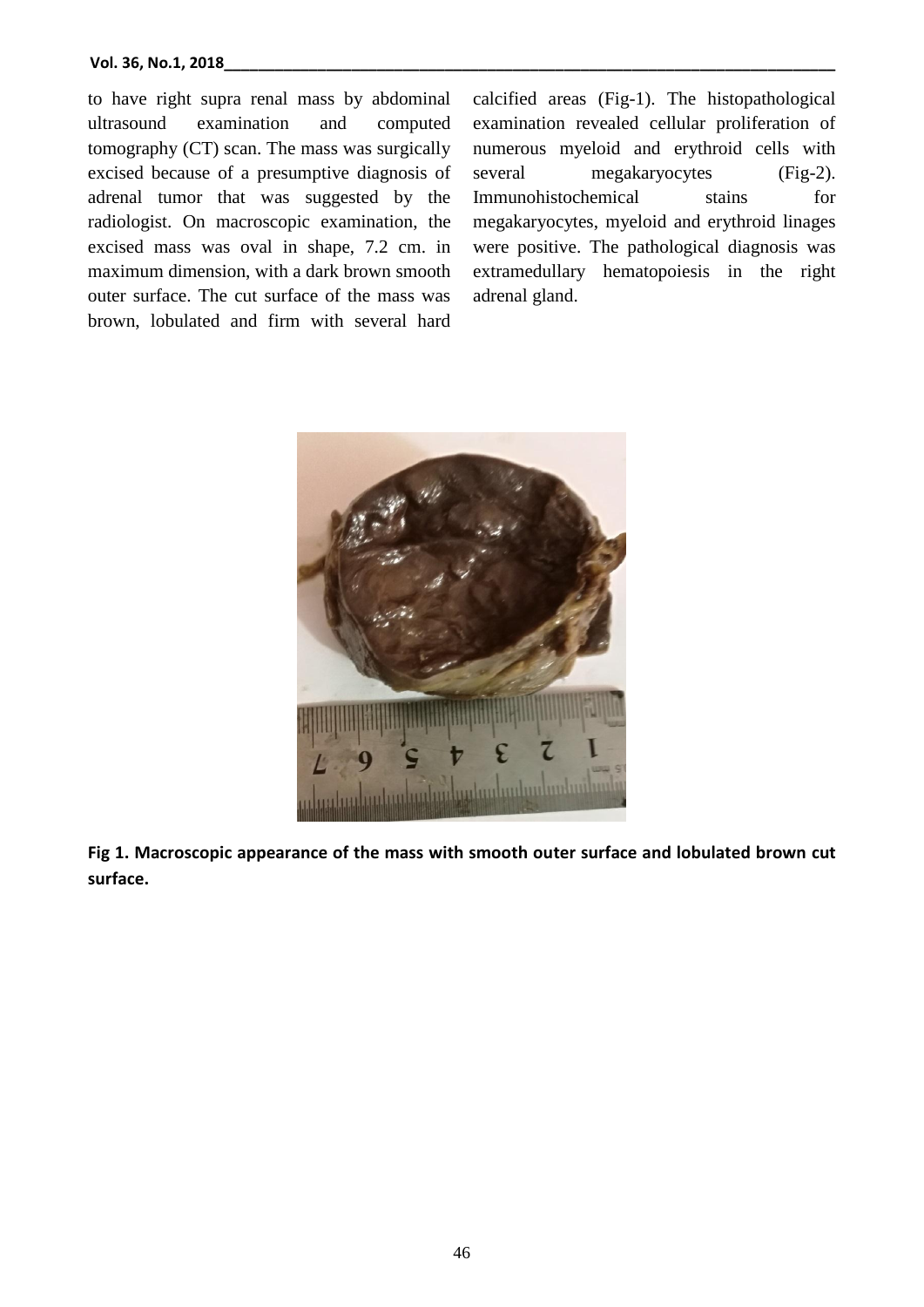

**Fig 2. The microscopic examination of the mass revealed cellular proliferation of different hematopoietic cells**

### **DISCUSSION**

Extramedullary hematopoiesis commonly occurs in untransfused patients with thalassemia intermedia and less commonly in patients with β-thalassemia major when erythropoiesis is inadequately suppressed by blood transfusions. While the incidence of extramedullary hematopoiesis in patients with thalassemia major is less than 1%, it may reach up to 20% in patients with thalassemia intermedia<sup>[2]</sup> Extramedullary hematopoiesis is frequently seen in the liver and spleen which can potentially produce fetal hemoglobin. However, it has been reported in other organs, like the pleura, lungs, gastrointestinal tract, breast, skin, brain, kidneys, paraspinal tissue and adrenal glands.  $[3-5]$ Adrenal gland Extramedullary hematopoiesis is rare, several cases had been reported worldwide.<sup>[7,8,10,11]</sup> Most cases of Extramedullary hematopoiesis are discovered incidentally. They are asymptomatic in most of the cases. The symptoms are due to mass effect and are related to the site affected, such as spinal cord compression. <sup>[9]</sup> Our patient was complaining of nocturia and he was subjected to ultrasound examination when the adrenal mass was initially discovered. In

thalassemic patient with adrenal mass, the diagnosis of extramedullary hematopoiesis should be considered to avoid unnecessary surgical excision.<sup>[7]</sup> The diagnosis of adrenal Extramedullary hematopoiesis can be made by true cut needle biopsy guided by ultrasound or CT. scan. In our case the presumptive diagnosis of adrenal tumor suggested by the radiologist and the large size of the mass encouraged the surgeon to perform complete excision of the mass. However, surgical resection is inevitable in certain cases of adrenal extramedullary hematopoiesis particularly in the presence of a large adrenal mass.<sup>[10]</sup>

#### **CONCLUSION**

The diagnosis of extramedullary hematopoiesis needs to be considered in any patient with thalassemia who presents with a tissue mass. We believe that the publication of this case report may increase the awareness of the diagnosis of extramedullary hematopoiesis in thalassemic patients.